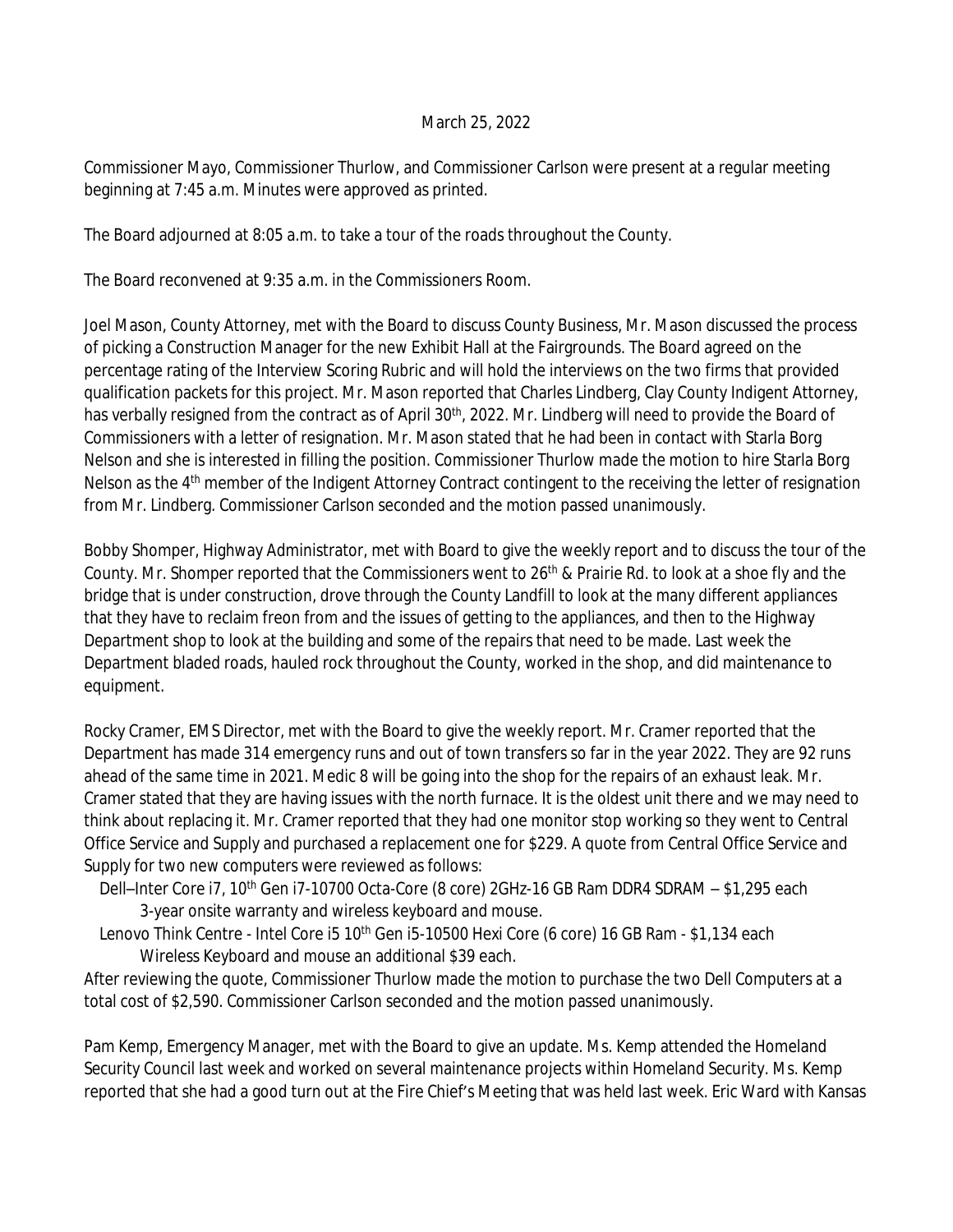Fire Service provided a presentation on Wildfire Training. There was a lot of discussion on the different kind of fires. A big concern is individuals burning trash in the country when it is so dry and there is a Red Flag Warning. Ms. Kemp stated that she has heard back from all of her ESF8 Partner Agencies and everyone is in agreement to end the July 2020 Emergency Declaration. After discussion, Commissioner Carlson made the motion to rescind Resolution 6-A Emergency Local Disaster Declaration that was adopted on July 13, 2020. This will be effective as of March 28, 2022. Commissioner Thurlow seconded and the motion passed unanimously. The Dickinson County exercise that Ms. Kemp was participating in has been moved to sometime in June.

Dana Rickley, County Health Director, met with the Board to give an update on the County Health Department. We still have zero positive cases of COVID in Clay County. The staff has been doing the training on a new program called Communicator App. This will send out appointment reminders to individuals that have upcoming appointments and they will not have to make phone calls to remind people. This program was paid for with COVID funds. The Board granted permission for the staff to use the parking lot of the County Health Department for the Citywide Garage Sales in May. Ms. Rickley and members of her staff will be attending the Governor's Conference this week for training.

Janel Michaud and Sandy Fox, CCARE, met with the Board to give the annual report on the Clay County Animal Rescue & Education Center. Ms. Michaud stated that they are still basically focusing on dogs and are still not able to take in cats. K-State Veterinary has been extremely busy and it has been difficult to schedule a spay/neuter clinic here in Clay Center. They have been able to hire two part time employees to cover the weekends and provide the care for the dogs. CCARE still needs lots of volunteers, so if interested please contact them to get signed up for the training. With having the two part-time employees it has lightened the work load for some of the Board members which has been nice. They would like to see the length of stay become shorter for all of the dogs. With this they would be able to have more dogs in and out of the shelter and help other shelters with placements. Ms. Fox presented the Board with a report with the income and expenses for the 2021 year. This has been a good year for the shelter and they were able to pay off the mortgage this year. Ms. Fox asked if the Commissioners would be willing to make a donation like previous years towards the shelter it would be very much appreciated. Commissioner Thurlow made the motion to donate \$7,000 out of County General to CCARE. Commissioner Carlson seconded and the motion passed unanimously.

Alan Benninga, Sheriff, met with the Board to give the weekly report. Sheriff Benninga stated that he was not able to attend the Fire Chiefs meeting last week because of a structure fire that he had to be at. He has visited with the County Attorney on the fire regulations that are currently in force for the County. There will need to be further discussion about this and possibly some change to the Resolution.

Shannon Stark, Assistant Director of Grow Clay County, met with the Board to discuss the Travel & Tourism contract. Ms. Stark presented the Board with the new contract between Clay County and Grow Clay County. The efforts will continue to properly use Clay County bed tax and promote all areas of Clay County. The Clay County Travel & Tourism will be led by Ms. Stark and agrees to develop and maintain webpage and social media pages as needed. Update current listings and add new listings on the Kansas Travel website as well as seek other magazines to utilize. Organize and design ads for promoting the County. Organize welcome bags as needed and attend North Central Tourism Council Meeting, at least one Flint Hills Tourism Coalition Meeting, and the Travel Industry of Kansas Annual Conference. Collect, review, submit and provide recommendations on event advertising grants. Ms. Stark will return next week with an updated contract for signature of the Board of